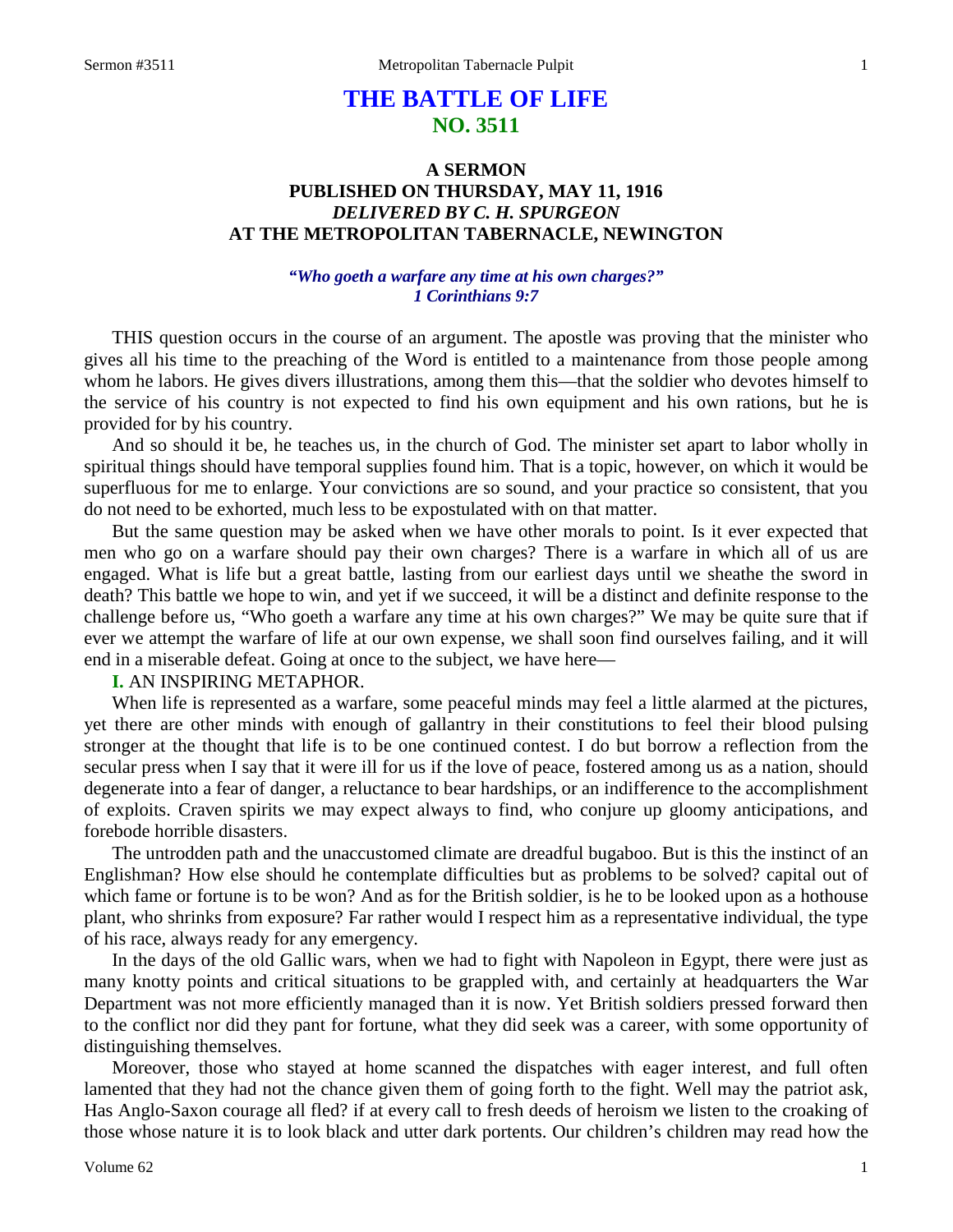haughty insolence of Theodore of Abyssinia was humbled, but I hope they will never hear the screeching of the ravens who warned us of the mountain fastnesses in which he was lodged.

The Ashanti War is behind us now, and I suppose those who were once afraid of its perils are now amazed at its prowess. Yes, and that is how I would have Christians feel with regard to spiritual conflicts. Difficulties! well, they are things to be deciphered. Dangers! they are things to be met and encountered. Impossibilities! they are to be scouted as a nightmare, a delirious dream.

The Christian wakes to find impossibility impossible. With a history behind him and a destiny before him, he can say, "The Lord God omnipotent reigneth." Things that are impossible with man are possible with God. I like my text all the better because it implies a hostile engagement and speaks of warfare. For me the battlefield has no charms. With host encountering host, and carnage left behind, I have no sympathy, but spiritually my soul seems enamored by the idea, I buckle on my armor at the very thought that life is to be a conflict and a strife, in which it behooves me to get the mastery.

Do I not address many young men just commencing life? If you have thought of life at all, I hope you have thought that it is wise to *begin the battle of life early*. We have all so little time to live, and the first years of life are so evidently the best years we shall ever have, that it is a pity to waste them. Oh! how much more some of us might have done if we had begun betimes! Had the very flush of our boyhood been consecrated and the strength of our youth spent in our Master's service, what work we might have accomplished!

Now, young men, as a comrade a little farther on the road than you, I take you to the brow of the hill for a moment, and point out to you the pathway we have to pursue, and as I point it out I tell you that you will have to fight along every inch of the road, if you are at the end to win the crown which I hope your ambition pants after. Are you ready for the conflict? Then let us talk awhile about it, for as we shall always have to be on the alert, it is well for us to study the map, and to acquaint ourselves with the tactics we must practice.

Be sure, then, my friend, that if you and I are ever to be conquerors at the last, we shall have to fight with that trinity of enemies—*the world, the flesh, and the devil*. There is the world. Do you resolve to do the right and to love the true, depend upon it you will get no assistance from this world. Of its maxims, nine out of ten are false, and the other one selfish, and even that which is selfish has a lie at the bottom of it. As for its customs—well, live where you may, the customs of the world are not such as a citizen of heaven can endorse.

Go into what company you please, and you will find that there is much of the prevailing habit that is no friend to grace, and no friend to virtue. In the upper circles, with much pretence, there is little reality, but there is a lack of sound honesty. Among the lower classes, go where you will, if you firmly resolve to be a Christian, to follow closely the footsteps of your Lord, you will have to breast the current. The most of men are going down the hill. You will be like the solitary traveler when you are threading your way upwards. Do you enlist for Christ tonight? Then know that you enlist against the whole world. You will henceforth be an alien to your mother's children, and a stranger to your own household, unless happily that household should have been converted too.

Young man, the young men in the shop will be against you. Alas, for the wickedness of the young men of London! Young woman, you will find in the workroom, aye perhaps you will find even in your father's house, influences at work to impede, if not to thrust you back. Man of business, when you meet others on 'Change, if perchance the conversation should turn upon religion, you will find it far from profitable, and far from genial. You will be like a speckled bird, and all the birds round about you will be against you. As a marked man, your motives will be mistrusted, your character impugned, your piety burlesqued.

If you resolve to win the crown of immortality, you will only do it as by the skin of your teeth. It matters not where you are cast, this is sure to be your lot, unless, as here and there is the case, you may be a timid and shielded one, too weak for conflict, and therefore, God keeps you in retirement. And yet as for the world, I think we could easily overcome that were it not for a worse enemy.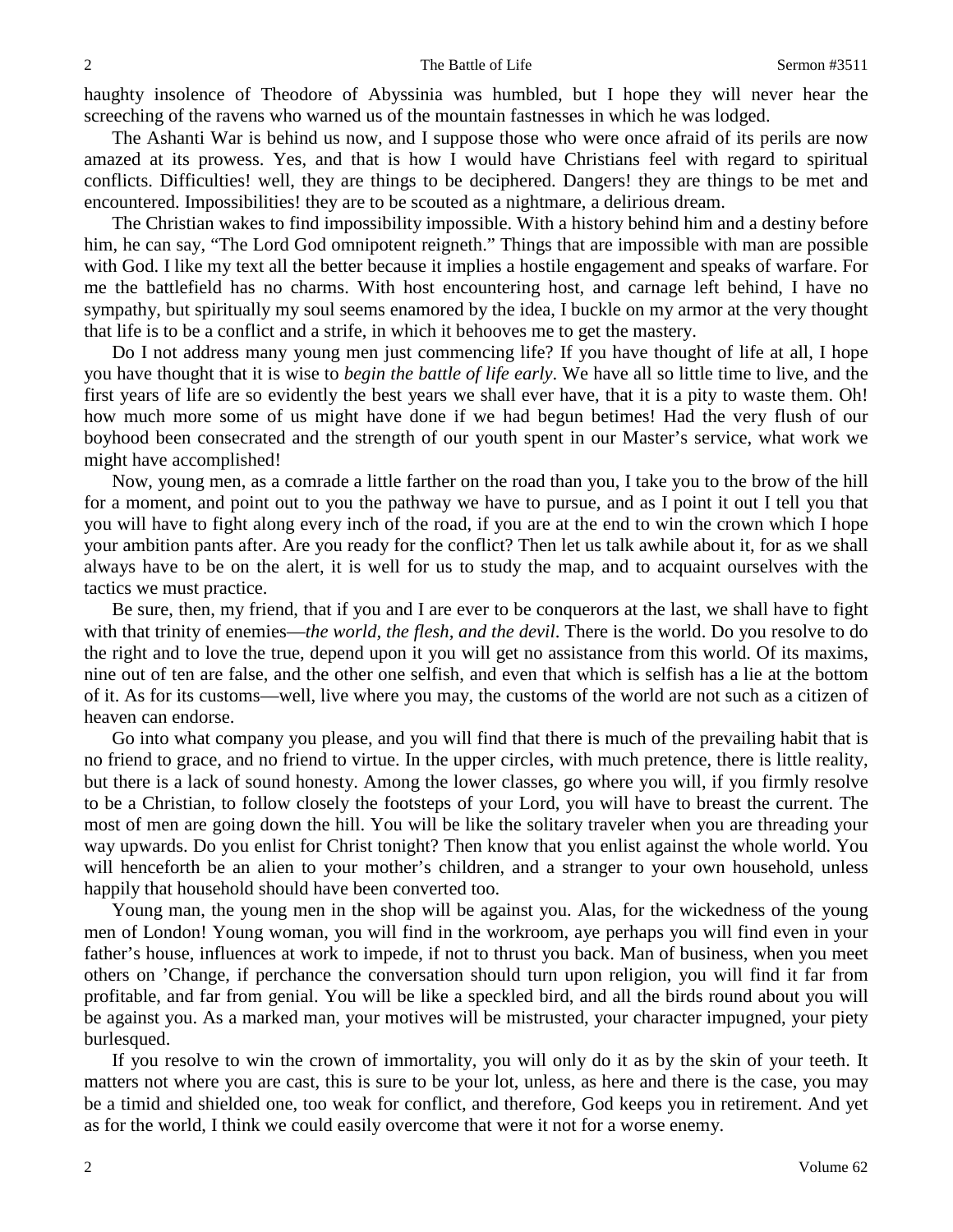#### Sermon #3511 The Battle of Life 3

Soldier of Christ, you have to struggle *with yourself*. My own experience is a daily struggle with myself. I wish I could find in me something friendly to grace, but hitherto I have searched my nature through, and have found everything in rebellion against God. At one time there comes the torpor of sloth, when one ought to be active every moment, having so much to do for God, and for the souls of men, and so little time to do it in.

At another time there comes the quickness of passion. When we should be calm and cool, and play the Christian, bearing with patience, there come the unadvised word and the rash expression. Anon, we are troubled with conceit, the devilish whisper—I can call it no less—"How well you hast done! How well hast you played thy part!" This pride is the archenemy of our souls.

Then will come distrust foul and faithless, suggesting that God does not regard the affairs of men, and will not interpose on our behalf. Fresh forms of evil are generated in our own breasts, and this chameleon heart of ours, which never seems of one color but for a single moment, which is this and that by turns, and nothing long, challenges us on all occasions, and against it we shall have perpetually to struggle. Unless we deny ourselves and lay violent hands upon the impulses of our nature, we shall never come to the place where the crowns are distributed to the conquerors.

And then another foe comes up, though not the closest, the strongest of the three—*the devil!* If you have ever stood foot to foot with him, as some of us have, you will remember well that black day, for even he who beats Apollyon concludes the battle wounded in his own hand and in his own feet. Oh! that stern enemy! He knows how to attack us in our sore points. He discerns our weaknesses and he is at no loss for cunning devices. He understands how one moment to fawn upon us and flatter us, and how the next moment to cast his fiery darts, telling us that we are castaways and shall never see the face of God with acceptance.

He can quote Scripture for his purpose. He can hurl threatenings at the heads of the saints, which were only meant for sinners, and he can tear promises out of the saints' hands and cast them in the mire, just when they are ready to feed upon them as fair fruits of paradise. Believe me, it is no small thing to have had to fight with Apollyon, the Prince of Hell. Seest you then, young soldier, what is before you? There is a triple host of foes, and you must overcome them all or else there shall never be given to you the white stone, and the crown of everlasting life.

Think not that this is an engagement to be quickly terminated. Unlike the laconic dispatch of the ancient Roman, *"Veni, vidi, vici,"* I came, saw, and conquered, this is a continuous fight! Wouldest you fight thy way to heaven, not today, nor tomorrow, wilt you win it with a deadly skirmish or a brilliant dash, like a knight at a tournament, you cannot come back a conqueror. In sober truth, every man and every woman who enlists for Christ will have to wrestle till their bones shall sleep in the tomb. There shall be no pause nor cessation for you from this day until the laurel is upon thy brow. If you art defeated one day, you must overcome the next; if a conqueror today, you must fight tomorrow.

Like the old knights who slept in their armor, you must be prepared for reprisals—always watchful, always expecting temptation, and ready to resist it, never saying, "It is enough," for he who saith, "It is finished," until he breathes his last has not yet truly begun. We must have our swords drawn, even to the very last. I have sometimes thought that could we enter heaven by one sharp, quick, terrible encounter, such as the martyrs faced at the stake, we might endure it heroically, but day after day of protracted martyrdom, and year after year of the wear and tear of pilgrimage and soldier life is the more bitter trial of patience.

I do but tell you in order that you may be convinced that it is not in our power to fight this warfare at our own charge, that if we have to endure in our own strength and with our own resources, it is most certain that disaster will befall us and defeat will humble us. To fight, and fight on, is our vocation. But if thus you fight, you may hope to conquer, for *others have done so before you*. On the summit of the palace see you not those robed in white, who walk in light, with faces bright, and sparkling o'er with joy? Can you not hear their song? They have overcome, and they tell you—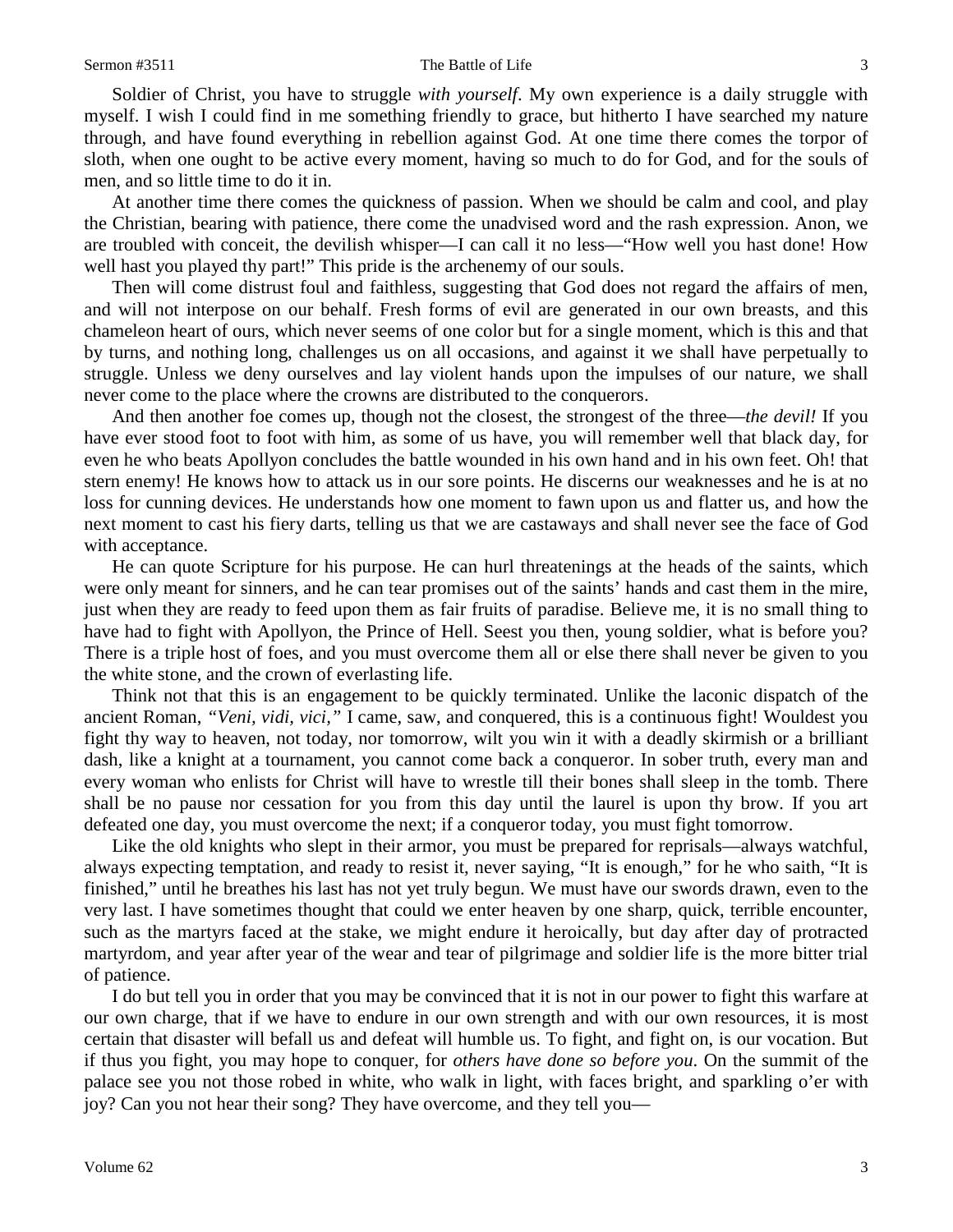*"To him that overcometh A crown of life shall be; He with his Lord and Master Shall reign eternally."*

They have overcome, then why should not you? Jesus Christ, who is bone of our bone, and flesh of our flesh, has passed through the sternest part of the battle, and He has overcome—a type and representative of all those who are cross-bearers, and who shall overcome as He has done.

Do I see some young man, eager, earnest, all of a glow, ready for the crown? Let me remind you *that you mayest be defeated*. Though it is well for you to begin life with a resolute determination to fight through the battle, still I would have you remember that you mayest be led captive by thy foe.

There is a most instructive little book, issued by the Religious Tract Society, called *The Mirage of Life,* which I think all young men should read. It gives historical pictures of the different ways in which men have sought to be great, wherein the result of the greatness attained has proved to be a mirage, mocking the man, as the mirage in the desert mocks the traveler when it promises him water, and he finds none.

That book contains the history of such men as Beckford, a man worth £200,000 a year, who spent the former part of his life in building Fonthill Abbey, with an enormous tower, enriching the place with all the treasures that he could gather from every country, making the grounds so splendid that crowned heads longed to look within, but it is said, were refused, and at the end of his life you find him almost penniless—the house upon which he had spent all his time and money a dilapidated ruin, the tower fallen to the ground, and the name of Beckford forgotten.

You have a sketch of William Pitt, the heaven-born minister, one of the greatest of statesmen, who could make war or peace at his will, and after years of the most brilliant success he dies with a broken heart through grief. The high ambition of men of art such as Haydon is introduced to your notice. This great painter, after blazing with wondrous fame in his art, took his life because he found himself a disappointed and forgotten man.

As I read a series of such cases, each one seemed sadder than the other, and it was enough to make a man sit down and weep to think that our mortal race should be doomed to follow such phantoms, and to be mocked by such delusions. As I read them all, I could not help feeling how necessary it was to say to young men, especially just as they are beginning life, and to young women too—aye, and the lesson is profitable for all of us—Take care how you run in the race, lest after running, till ye think ye have won the prize, you find that in truth ye have lost it.

We must take care how we live, for this is the only lifetime we shall have in which to settle the life that lasts forever. Make bankruptcy in your secular business, why, you can start again, but once make bankruptcy in soul affairs, and there is no second life in which to start your career afresh. Are you a defeated soldier of life? Ah! then, you can never begin again, or turn the defeat into a victory. If you go down to your grave a captive of sin, the iron bands will be about you forever. There is no retrieving your position. The priceless boon of freedom is beyond your reach. You may lament, you cannot attain it. See then, our life is a battle, we must constantly fight, haply we may win, or haply we may be defeated. I now proceed to mark a second point with—

## **II.** A KINDLY HINT.

Like a cool breath fanning our cheeks when too hot with ambition, this inquiry greets us, "Who goeth a warfare at any time at his own charges?" *So, then, charges there will be in this life battle*. It is not to be won without pain and cost. Let us just glance at some of these charges. You will soon see how they mount up. If any man shall get up to heaven, what a demand for *courage* he will have to meet! How many enemies he must face! How much ridicule he must endure! How frequently must he be misrepresented and maligned! How often must he be discreet enough to be silent, and anon, bold enough to speak and avow his convictions and his purpose!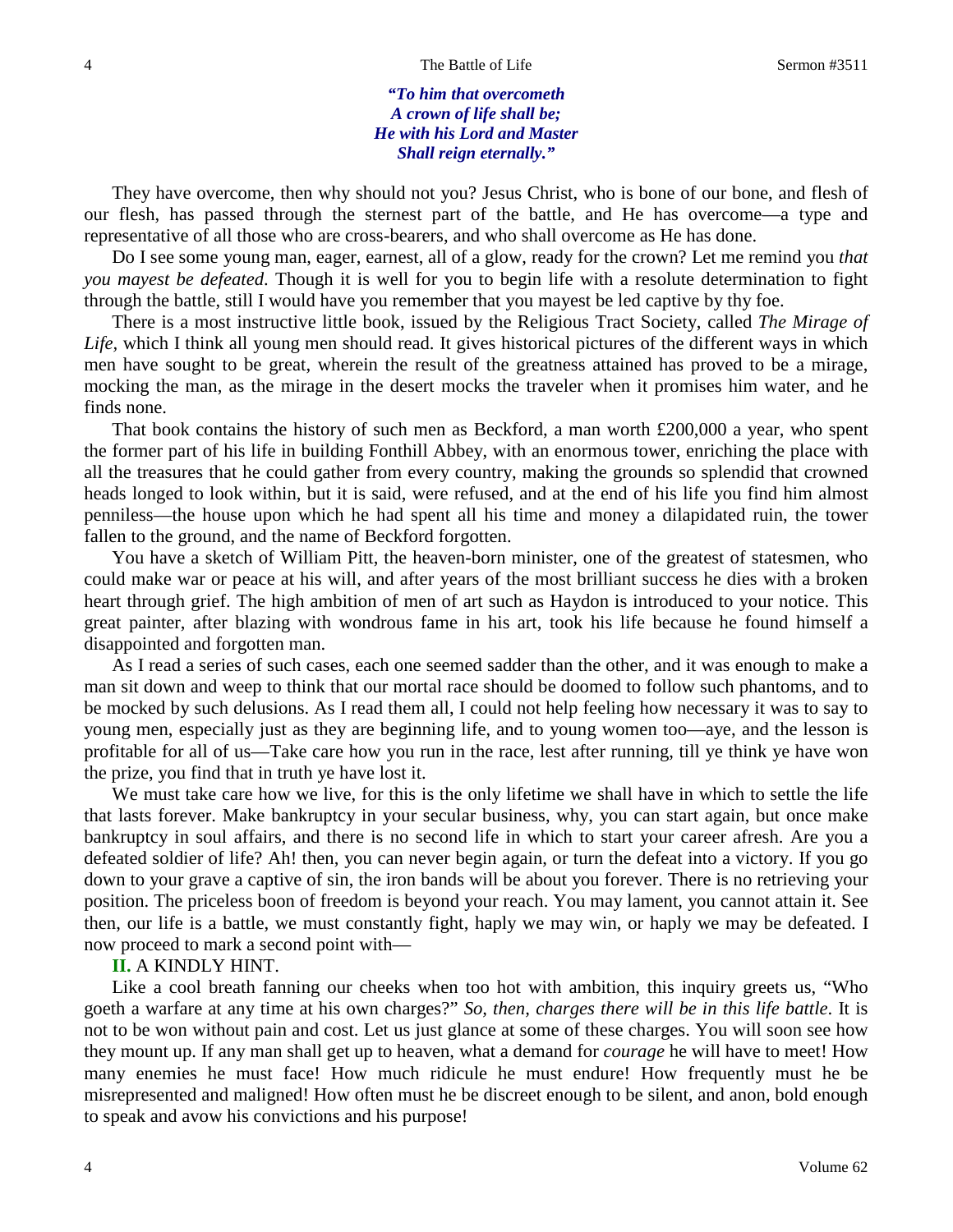If a man shall get to heaven, what a charge of *patience* he will be at! How he must bear and forbear! How he must put up with one sharp difficulty and another, making light of fatigue and fasting, restless days and sleepless nights, in fiery temptation unflinching, amidst cold contempt unabashed.

If any man will get to heaven, what an amount of *perseverance* he will require to hold on and to hold out! What hours of prayer, what wrestling with God for a blessing, what striving with himself to overcome sinful propensities! What a charge of *watchfulness* he will be at! How he must guard the avenues of his being! How he must track his actions to the springs of motives, and keep his thoughts pure from guile!

There can be little ease and not much slumber for a man who would get the eternal crown. What fresh supplies of zeal he will need, for we shall not drift into heaven without a conflict or a care. We must cut, and hack and hew with intense energy, for the Savior says, "The kingdom of heaven suffereth violence, and the violent take it by storm." What *strength* he will require, for he has to deal with potent foes! And oh! what a charge of *wisdom* he will be put to the expense of, for he has to stand against the craftiness of evil creatures, and to overcome one who is wiser than the ancients, even *Satan,* the arch tempter.

It is possible that the difficulties of an expedition may be intensely aggravated by a lack of knowledge as to the country to be invaded. Under such circumstances it is hard to anticipate the contingencies that may arise. In the battle of life this is the rub. Who knows what lies next before him? How can we forestall the surprises that may await us? "Boast not thyself of tomorrow, for thou knowest not what a day may bring forth."

If I were aware of the temptations that would befall me a year hence, I think I could guard myself against them, but I do not even know what pinch or peril may befall me before the hour has passed. You cannot tell the provocations that tonight may occur before you close your eyes in slumber. You may have a trial or a temptation such as never crossed your path before. Hence I beseech you to consider the greatness of the charge of this warfare.

You have to pass through an experience which no man before you has proved. All the path of life is new to you, unmapped, untrodden, unanticipated. Yet all you lack of clear statistics is made up for in dire prognostics. No doubt the climate is baneful and will subject you to fever or ague. Our British soldiers, rank and file, must press forward though they are landed on a blazing beach, across which they have to march, nor will it ever do for them to be dismayed by steep mountains, dismal swamps, or savage tribes. Bent on victory, they brave the incidents of the campaign before they sight the adversaries they attack, while their heads and hearts are full of honor, promotion, stars, stripes, and Victoria crosses.

But in our eventful battle of life the checks and bars to progress, the dangers and temptations that we shall all have to meet with in our natural constitution and our secular calling, the unnavigable currents and the impassable barriers that thwart us before we grapple with the main enterprise to enter heaven, are more than I can describe in one sermon. No marvel to me that Mr. Pliable should say, as he turned back, "You may have the brave country yourselves for me." The Slough of Despond, as a first part, put him into a dudgeon and he said, "I do not like it, I will have no more of it."

Apart from divine strength, Pliable was a wise man, wise in his generation to shrink from the adventure, for it is a hard journey to the skies. They spake the truth who said that there were giants to fight with, dragons to be slain, mountains to be crossed, and black rivers to be forded. It is so, and I pray you count the cost. There is no "royal road" to heaven, except that the King's highway leads there. There is no easy road skillfully leveled or scientifically macadamized. The labor is too exhaustive, the obstructions are too numerous, the difficulties are too serious, unless God Himself come to our help. I wittingly put these dilemmas before you that I may constrain you to say, "Who can go this warfare at his own charges?" And now, in the third place, let us look at our text as—

#### **III.** A GRACIOUS REMINDER.

Does any man at any time go a warfare at his own charge? I know not. Young man! I have told you of difficulties and of dangers. I trust your bold spirit taught by God, has thereby been fired to greater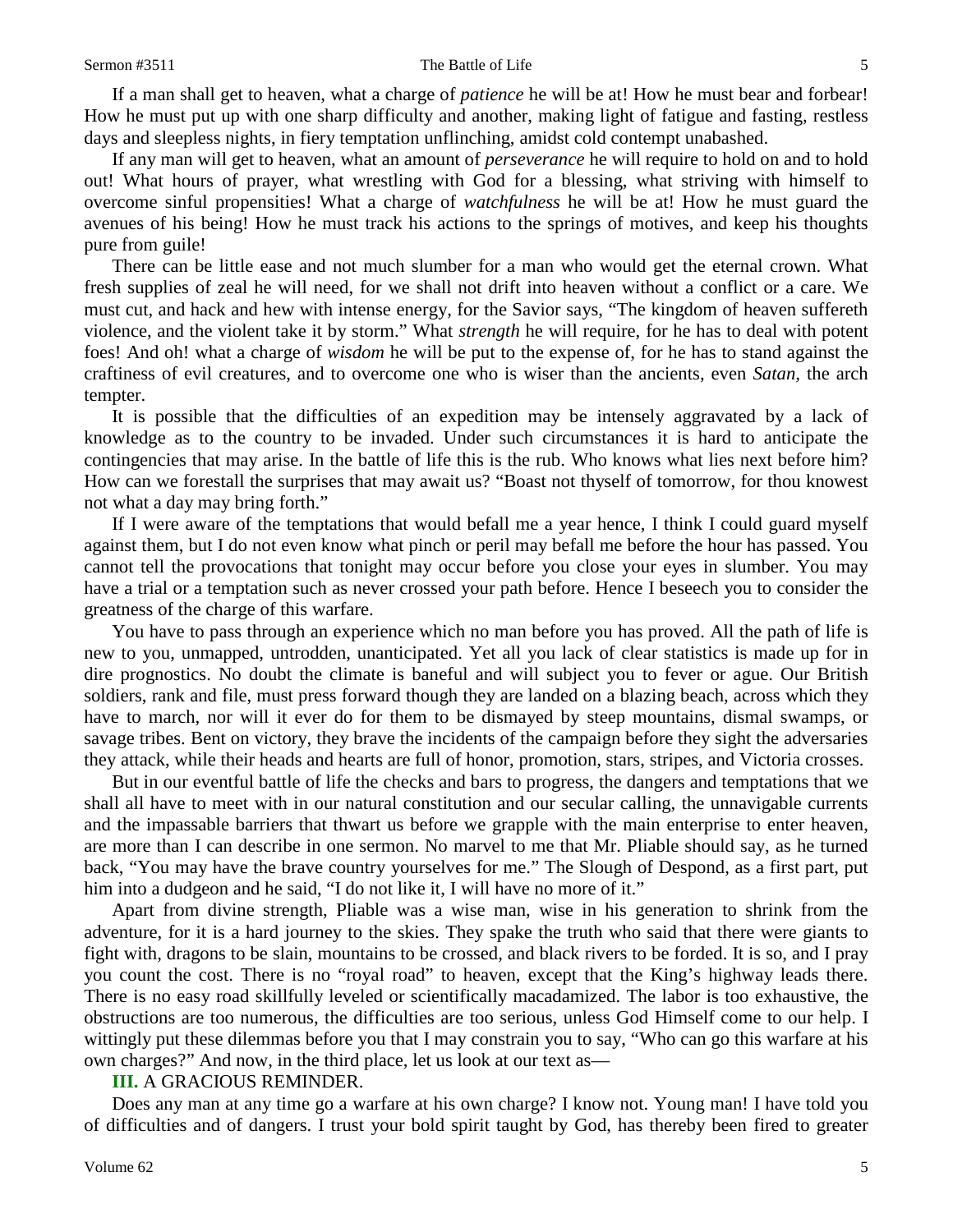ardor. Now I have something to say unto you which has cheered me, and cheered your sires before me, and made them strong, even in their weakness. It is this.

You see you cannot go this warfare in your own strength. Is not that clear to you? Then, I pray you, do not try it. Do not for a moment contemplate it. If you do, you will rue it. Your fall will be your first warning, the second time it will warn you more bitterly, if you continue in your own strength, you will, perhaps, have a warning too late. But you may rely on God to help you. The text implies it. If, by faith, you yield yourself to Christ, whoever you may be, with a desire and intent to live henceforth as a follower of Jesus, God will help you, and that right early! Though a warfare is before you, you are not to go at your own charges.

Shall I tell you how God will help you? Certainly *you may reckon upon His watchful providence*. You little know how easy the Almighty can make a path which otherwise would have been difficult and dangerous. Follow God's leading and you shall never lack for His comfort. I have lived long enough to see many people carve for themselves very eagerly and cut their fingers very severely. I have seen others who albeit they were great losers for a time by doing right, have had to bless God year after year for the abundant recompense they received afterwards.

No man shall be a loser in the long run by loving and serving God. If you be willing and obedient, trusting thyself with Christ, you shalt find those awful wheels of providence revolve for thy welfare. The beasts of the field shall be in league with you, and the stones of the field shall be at peace with you. All things shall work together for good to them that love God.

Now I am not pretending that piety will procure wealth, or that if you espouse Christ's cause you shall grow rich. I should not wonder if you did. You are none the less likely to prosper in business for being a Christian. I am not going to predict that you shall be without sickness, much less without temptation, for, "whom the Lord loveth he chasteneth, and scourgeth every son whom he receiveth," but I am sure of this, that if you put your trust in God and do right, no temporal circumstances shall ever happen to you which shall not be for your eternal good.

This is forestalling much more than any transient benefit. In the short space you are to live here you may reckon upon the gigantic wheels of providence as your helpers. The angels of God shall be swift to defend you. Your eyes shall not see them, but your heart shall wax confident. You shall perceive that by some means you have been rescued from a place of drought and led into a fruitful land.

More than this, as you go this warfare, looking to God to bear your charges, *you shall have the Lord Jesus Christ to help you*. Promise not yourself that you will be able to maintain henceforth a perfect life. Sin will harass you. Old corruptions, even when they are driven out from the throne (for sin shall not reign over you), will yet struggle at the foot thereof. But Jesus Christ will be your helper. He will be always present to revive you with His precious blood, to sprinkle your hearts from an evil conscience, to wash your bodies with pure water.

Have you never admired that picture of Christ, with the basin and the towel washing His disciples' feet? This is what He will ever do for you at every eventide when you have defiled yourself through inadvertence or infirmity. Look into the face of the Crucified. Perhaps you have sometimes wished that He were now visible and in body accessible to you. That sympathizing One who has suffered so much for you! You have said, "Oh! that I might go and tell Him my griefs and get His help!" He is alive. He is here. He is not far from anyone that seeketh Him. Whosoever trusteth shall surely find Christ to be his very present help in time of trouble. Believe this and you shalt prove it true.

And he that is a soldier of the cross shall have *the divine power of God the Blessed Spirit* to help him. I have sometimes thought, when some strong passion has been raging within my soul—How can I ever overcome it? The will was good, but the flesh was weak. But as soon as the Spirit of God has moved on me the flesh has given way. The Holy Ghost can give the man that is prone to idleness such an intense apprehension of the value of time that he shall be more industrious than the naturally active man. I believe that if any of you who are subject to a bad temper will lay this besetting sin before God in prayer, and ask the Holy Spirit's help, you shall not only be able to curb it, but you will acquire a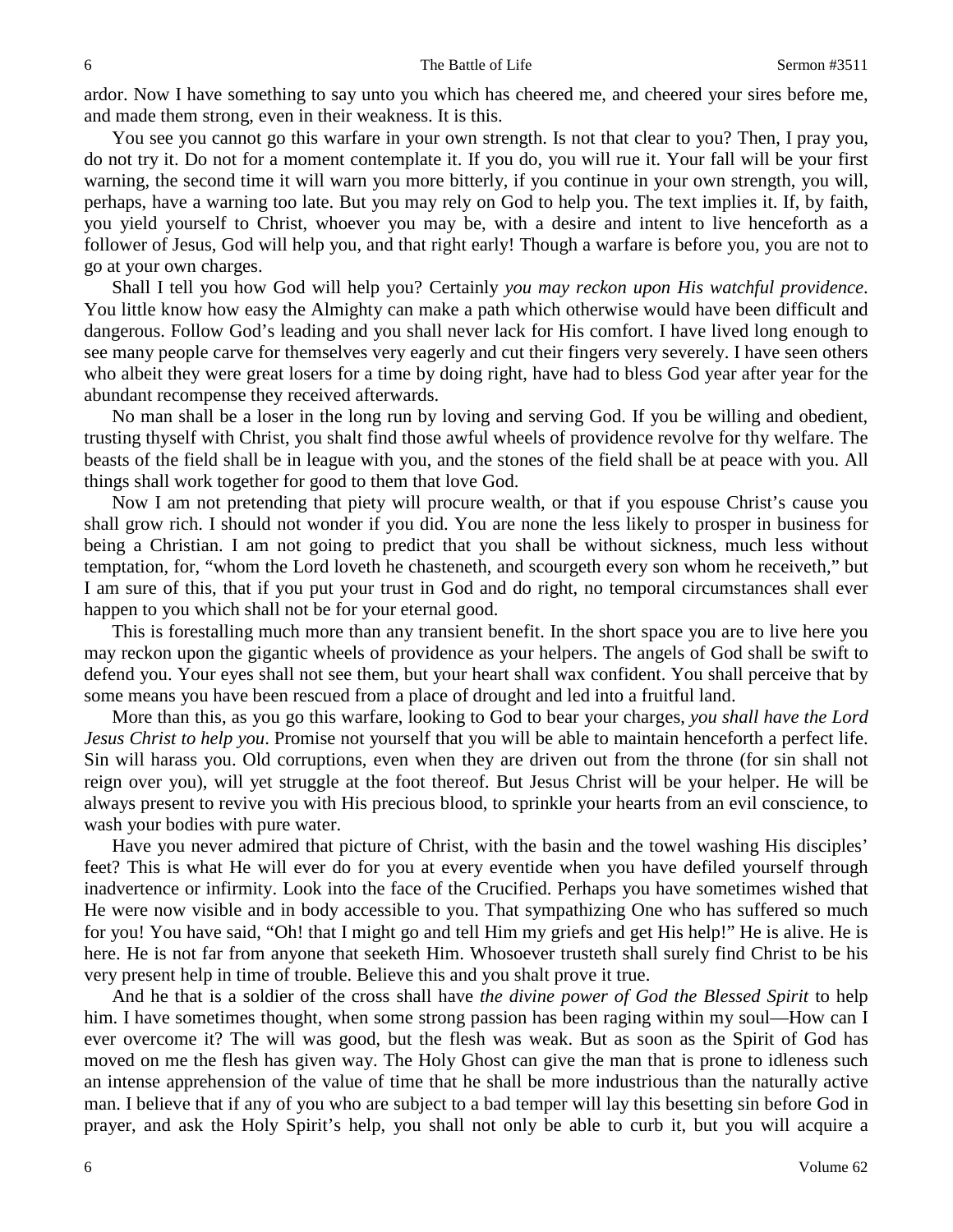sweeter and gentler spirit than some of those whose temperament is naturally even, with no propensity to fitful change or sudden storm.

Do not tell me that there is anything in human nature too obdurate for the Lord to overcome, for there is not. Whatever may be your temptation, you need not account it an effectual hindrance to your being a Christian. What if it be beyond your own power to grapple with it! When the Eternal arm comes to the rescue, when the right hand of JEHOVAH is made bare, when the Holy Spirit puts forth His irresistible power, He can smite through the loins of our kingly sins, and cut the Rahabs and dragons of our iniquities in pieces.

Rest you in the might of JEHOVAH, the God of Israel. He that brake Egypt in pieces with His plagues can vanquish our sins with His judgments or with His grace, and He can bring the new nature, like the children of Israel, up out of bondage into joyous liberty. Go you to the blood, and you shalt conquer sin. Go to the Eternal Spirit, and thy worst corruptions shall be overthrown. "Who goeth a warfare any time at his own charges?" As the soldier draws from his paymaster, so let every Christian draw from his God and Savior. Conduct your warfare trusting in the blessed God. My last words shall be to those who are beginning the great battle of life. Let me urge upon them these—

**IV.** CAUTIONS AND COUNSELS.

Behold *the wisdom of diffidence*. I heard some time ago of a minister preaching on the dignity of self-reliance, and I thought to myself, Surely that is the dignity of a fool. The dignity of self-reliance! Taken in a certain sense, there is some kind of truth about it, or at least the folly of asking counsel of your neighbor in every strait is sufficiently obvious. But he that relies on his own wits will soon pander to expediency and grovel in the mire. His actions will admit of no better defense than excuses and apologies. No, sirs, "but let him that thinketh he standeth take heed lest he fall."

A better subject, and one that no preacher need be ashamed of if the Master should come before the sermon be done, is the dignity of reliance upon God, and the wisdom of diffidence of oneself. Begin life, young man, by finding out that the capital you thought you had, is much less than it looked before you counted it. Begin life, young man, by understanding that all in your nature that glitters is not gold, and that your strength is perfect weakness. Begin by being emptied, and you will soon be filled. "Blessed are the poor in spirit." Begin by being poor. If you begin with lowliness, you will not need to be humiliated—

> *"He that is down need fear no fall, He that is low no pride; He that is humble ever shall Have God to be his guide."*

He will win the battle who knows how to begin on the low ground, and to fight uphill by divine strength. Learn the wisdom, not of self-reliance, but of self-diffidence, for he that trusts in his own heart is a fool.

Be thoroughly alive to *the importance of prayer*. If all our charges in the war of life are to be paid us by the Paymaster, let us go to the treasury. Amongst the strangest of human sins is a distaste for prayer. I open my eyes with wonder at myself whenever I find my own self slow to pray! Why, if your children want anything of you, they are not slow to speak. They need not be exhorted to ask for this or that, they speak at once.

And here is the soul enriching exercise of prayer. Is it not strange that you and I should be slack in it? Did you ever stand in a market and see the people coming in from the country with their goods? How diligent they are in their business, how eager to take home as much money as they can! How their eyes glitter, how sharp they are!

But here is heaven's market, God's wares are given away to them who will ask for them. Yet we seem indifferent, as though we did not care to be enriched, we even leave the mercy seat of God unvisited! Oh! young people, do understand the value of prayer, and you aged people, do continue in